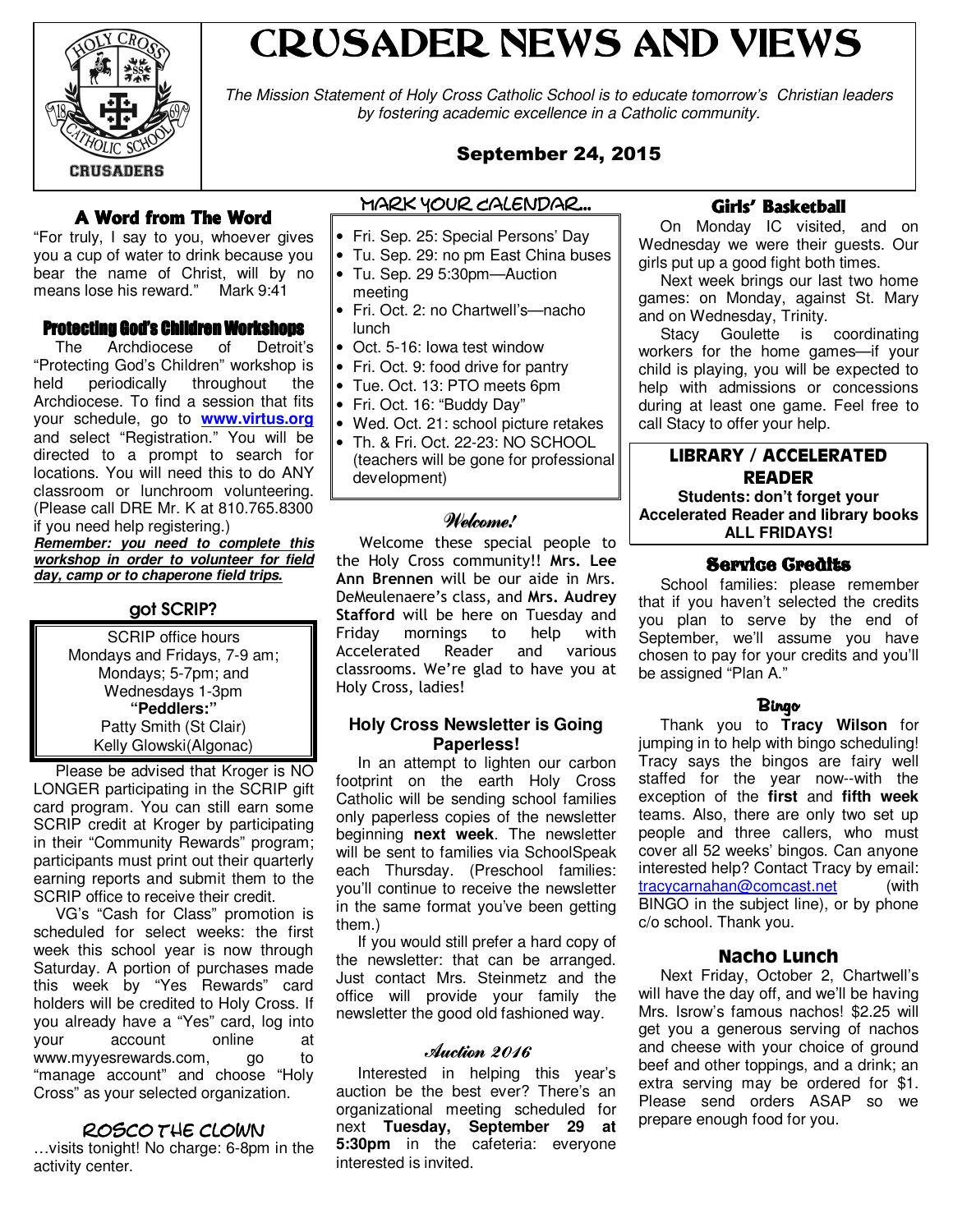#### "Thanksgiving Feast"

 Every November Holy Cross School celebrates the feast of Thanksgiving with its own "feast." This year the meal is scheduled for lunchtime on Friday, November 20. A crew of veterans is ready to help, and to "pass the baton" to the next in command. If you are interested in helping with the feast (and maybe even learning the chairperson's job from the current crew), please contact school.

 A million thanks to **Jennifer Laster**, **Gretchen Rogus** (and their new and long-time helpers) for organizing past feasts and offering to help with this year's!!

### Booster Club Magazine and **Cookie Dough Sale**

 The Boosters thank all who supported this year's drive: you've just helped each of our student-athletes!

 Last Friday was the final turn-in day for prizes: cookie dough and prizes (including the Minion key chains) will arrive in a few weeks.

 Keep in mind that the Boosters can process magazine orders and renewals of existing subscriptions all year long. Please contact Mrs. Steinmetz in the office for more info as your subscriptions come up for renewal.

# Special Persons' Day

…will be celebrated tomorrow! Students will receive more information in their classes. They'll invite their "special persons" to attend Friday mass with them (meeting up with them in the Activity Center about 8:50am), after which they'll escort their guests around the building and to any special activities they've planned for them. Students will bid farewell to their guests before lunch.

 We're looking forward to welcoming all of these folks who are important to our students!

#### Drama Club

 Calling all Holy Cross thespians: Drama Club is starting on Tuesday, Oct. 6! We'll be practicing each Tuesday, from 3-4pm, until the Christmas play on December 9. If you think you'd like to be in this year's production of "A New Home for Christmas," please see Mrs. Rock for a schedule and a permission slip.

#### Iowa Testing

…begins next week. Standardized tests are a great tool for educators to help assess not only individual students' educational growth and needs, but to identify the school programs' strengths and weaknesses.

 In order to do their best work, students should be sure to get a good night's sleep and have a hearty and nutritious breakfast.

#### Didja know….

…that you can buy lunch tickets in advance? \$2.35 each, for as many as you like (checks need to be made out to "Chartwell's").

…that zip-lock baggies make great "envelopes" for lunch money, lunch tickets and notes from home? Mark your child's name on the bag with a "Sharpie" type marker, and it can go back and forth between home and school dozens of times.



**No East China buses home next Tuesday, September 29!**